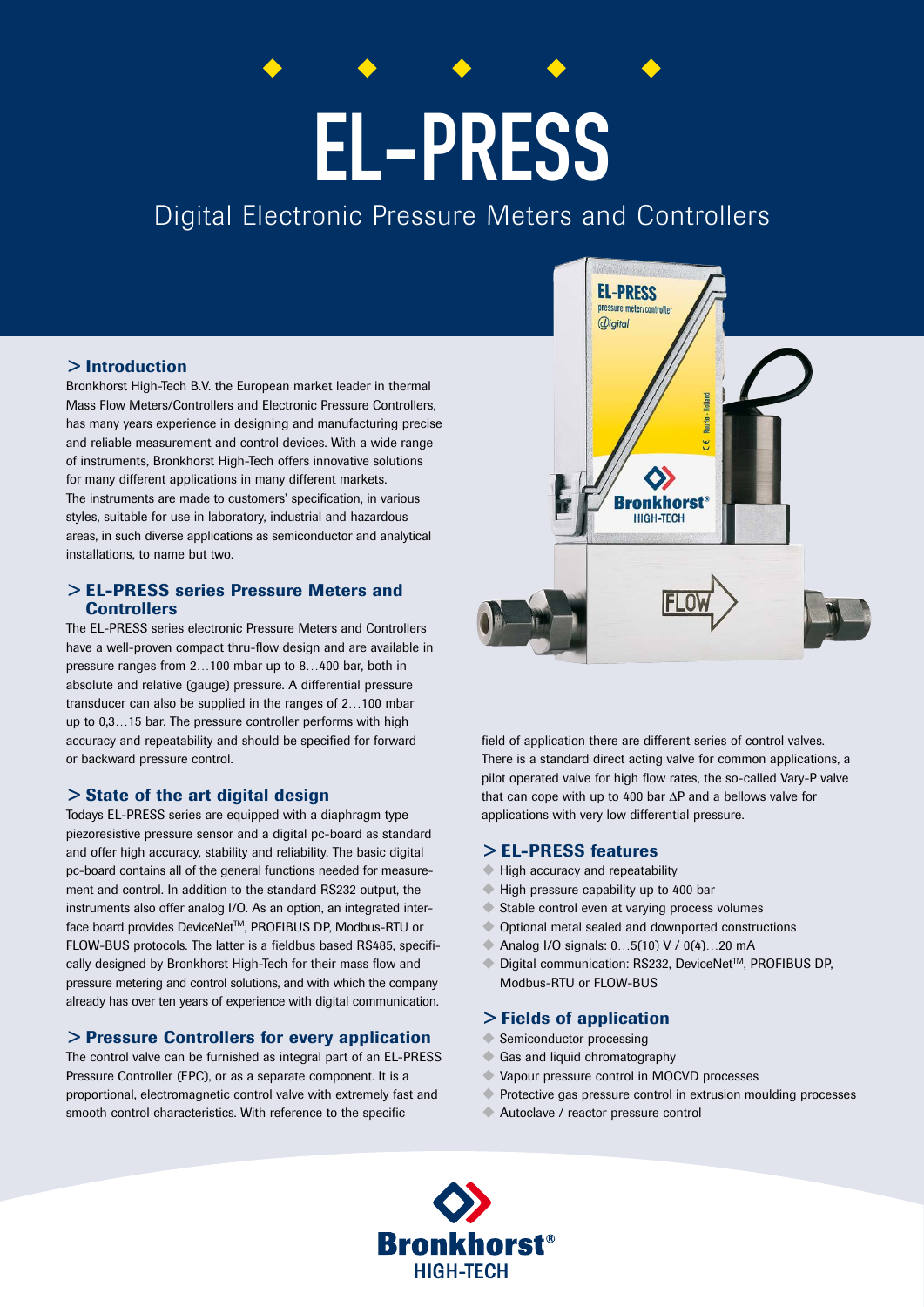# > Measuring principle

The Bronkhorst High-Tech EL-PRESS pressure sensor is a piezoresistive bridge on the surface of a silicon chip. This chip is drilled out on its reverse side, giving the inside of the chip the form of a pressure diaphragm, whose thickness determines the pressure range. When a pressure acts on this chip, the diaphragm flexes, and the resistor values of the bridge alter in proportion to the pressure. The measuring cell is separated from the external pressure by a thin, sensitive stainless steel diaphragm, and the sealed off cavity between diaphragm and cell is filled with oil.



Cross sectional drawing of a pressure sensor

# > Dimensional drawings



### Pressure Meter

| <b>Model</b>                         | A  |        |               |     | B C H K Weight (kg) |
|--------------------------------------|----|--------|---------------|-----|---------------------|
| P-502C/P-512C/P-522C/P-532C 47 97 47 |    |        | 123           | -30 | 0.4                 |
| $P-502$ CM <sup>1</sup>              | 87 | 124 47 | 128 29        |     | 0.6                 |
| P-506C                               | 55 |        | 105 47 116 30 |     | 0.4                 |

*Dimensions in mm.*



### Forward Pressure Controller

| Model                   |    |  |               | B C H K Weight (kg) |
|-------------------------|----|--|---------------|---------------------|
| P-602CV/P-612CV         | 77 |  | 127 47 123 25 | 0.7                 |
| $P-602$ CM <sup>1</sup> | 87 |  | 124 47 128 29 | 0.7                 |
| Dimensions in mm.       |    |  |               |                     |

### Back Pressure Controller

| Model                   |    |  |               | B C H K Weight (kg) |
|-------------------------|----|--|---------------|---------------------|
| P-702CV/P-712CV         |    |  | 127 47 123 25 | 0.7                 |
| $P-702$ CM <sup>1</sup> | 87 |  | 124 47 128 29 | 0.7                 |

*Dimensions in mm.*

*1) with 1 /4" face seal male connections*



P-506C Differential Pressure Transducer

# > Configurations



Pressure measurement



 $\Delta$ P-measurement



Forward pressure control



Back pressure control



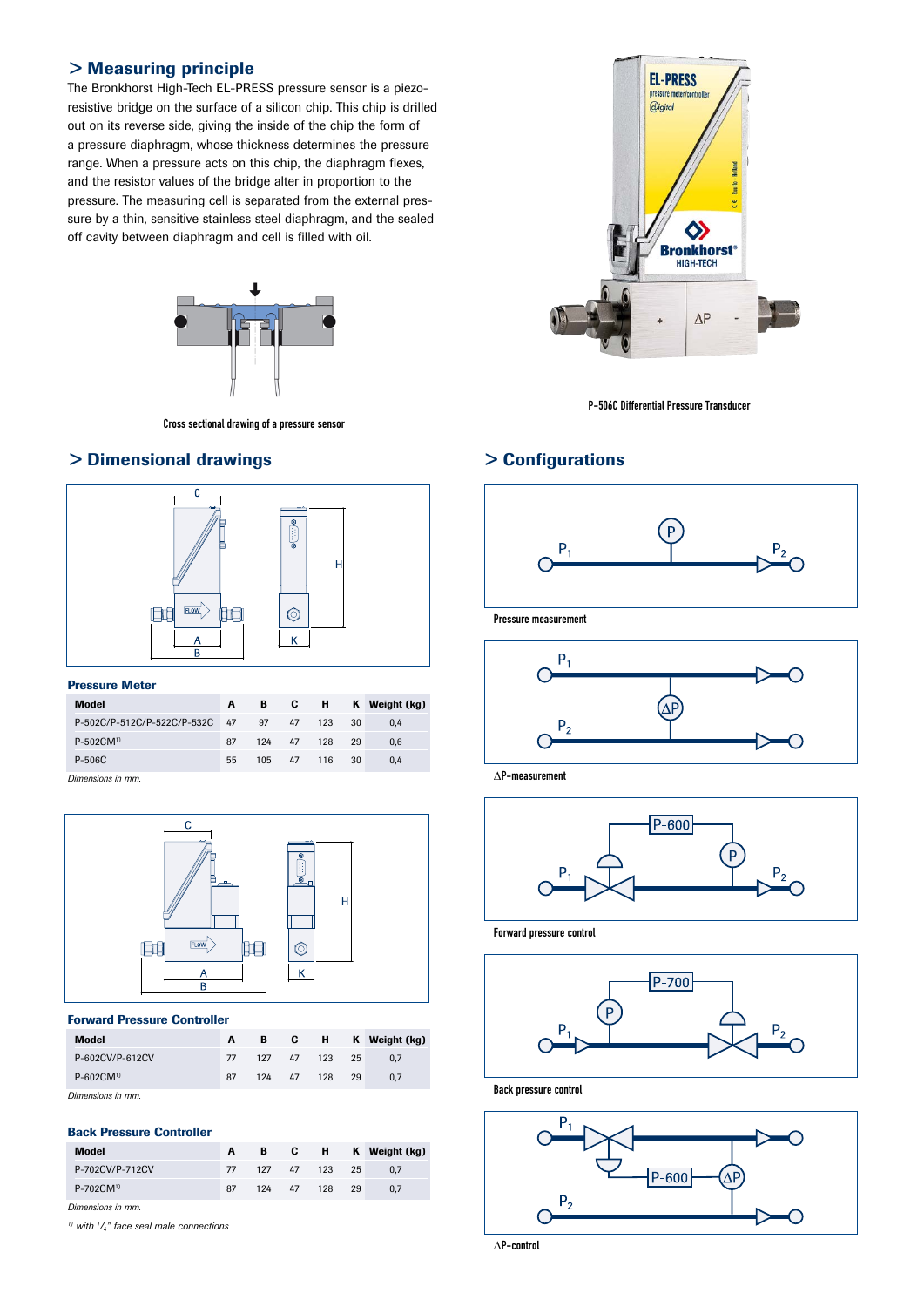### > Examples of some applications

It is of course impossible to picture the possible number of applications. Here is a limited quantity of basic examples, which are often seen with some variations. However, identical or similar configurations are used in totally different applications. Therefore please consider the ones pictured here as examples for solving common applications.

# > Pressure control combined with flow measurement



This arrangement of an EL-FLOW Mass Flow Meter with, in series, an EL-PRESS Forward Pressure Controller is used in burner test applications, or tests to check the inlet pressure dependence of the capacity of mechanical pressure regulators, or the tolerance on the bore of orifices, etc.

# > Forward Pressure Control in G.C. (gas chromatography)



In Gas-Chromatography there is an increasing need to automate all required parameters. The EL-PRESS Forward Pressure Controller enables the user to select a desired pressure profile for the analyses, whereby the pressure is kept constant to a very precise value, even at very low flow rates.

# > Pressure control with adjustable flow



The control valve of the EL-FLOW F-201CV Mass Flow Controller (MFC) forms a closed loop pressure control system with the EL-PRESS P-502C Pressure Transducer: the Mass Flow Meter of the MFC measures the required flow rate to maintain the set pressure level. The setpoint voltage divider enables the user to adjust the maximum flow to build up desired pressure levels. Restriction of the maximum flow may for safety reasons be important in certain processes.

# > Back pressure control independent of gas mix and total flow



A gas mixture is formed by EL-FLOW Mass Flow Controllers. In a process chamber the effect of the catalyst on certain reactions is tested. The pressure in the process chamber is controlled to the desired level by means of an EL-PRESS Back Pressure Controller, independent of the total flow and/or the composition of the mixture.

### > Compensation of atmospheric pressure changes



Superconducting coils, which are used to generate magnetic fields, are cooled by liquid helium. Depending on the temperature exchange gaseous helium should be vented. With a manually controlled outlet the variation of the atmospheric pressure disturbs the magnetic field. By using an EL-PRESS P-702CV Back Pressure Controller the pressure for the superconducting coils is kept constant, thus eliminating the negative effects of atmospheric pressure variations.